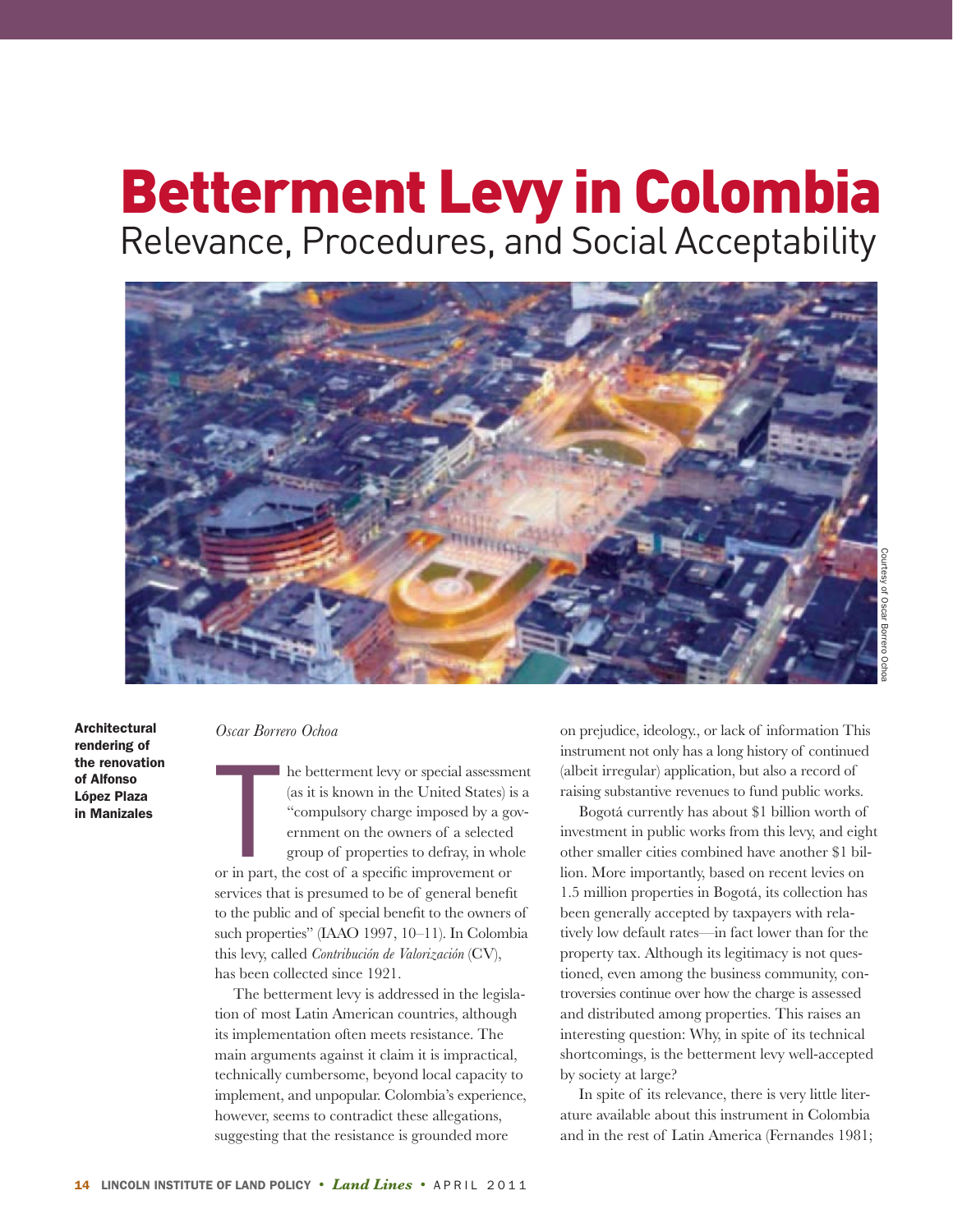Bustamante 1996; Manon and Macon 1977). To fill this gap, my colleagues and I carried out a study of the methods used to assess the levy in Bogotá and Manizales—two cities that exemplify different assessment models used in Colombia (Borrero et al. 2011). This article summarizes the main findings of the study and, we hope, may be useful to other cities interested in applying betterment levies to finance urban development.

 In Colombia the betterment levy has played a significant role in financing public works and has been a major contributor to municipal revenues, although collections have fluctuated over time. In the late 1960s, they accounted for 16 percent of total revenues in Bogotá and 45 percent of revenues in Medellín. In the beginning of the 1980s, the levy accounted for 30 percent of revenues in Cali, and in 1993 it represented 24 percent of revenues in Bogotá. Since 2000, the levy has been used more intensively in Bogotá, Medellín, Cali, Manizales, Bucaramanga, Barranquilla, and most other cities with a population of more than 300,000.

 We chose to study Bogotá and Manizales because these cities have used this instrument during the past 20 years to finance many roads and urban services. Each city developed its own distinct methodology, and has had ample experience advising other cities. For instance, Cali and Barranquilla have started collecting the levy for road construction using the Bogotá model, while Bucaramanga and Pereira have followed the Manizales model (also known as the Medellín model). Both approaches are legal in Colombia, but the methodology and focus used to allocate the levy are very different.

 Colombian law stipulates three parameters used to calculate the betterment levy: (1) the cost of the construction project; (2) the value added to properties that can be attributed to the project; and (3) the affordability of the levy (i.e., the capacity of the property owners to pay). Law Decree 1604 of 1966 states that the upper bound of the levy is the lowest value among these parameters. For example, in Manizales one of the projects had small values added that were considerably less than the project cost; yet the levy was assessed based on the value added. The only city that does not comply with this norm is Bogotá, where the levy equals the cost of the project.

 The Bogotá model uses a series of factors to represent the local benefit of the project in order to assess the levy, taking into account the payment capacity of the property owners and the different benefit levels. These factors include considerations such as improved mobility and welfare, but do not quantify the specific value added to the property by the project. On the other hand, the Medellín model applied in Manizales calculates the value added to the property by the project using a dual appraisal method, and then distributes the levy among the property owners by taking into account their capacity to pay. Thus, the Bogotá model is similar to a general tax to finance public works, while the Medellin model is closer to the concept of value capture contribution to fund public works (Act 388 of 1997, Article 87; Doebele 1998).

## **The Experience of Bogotá**

Bogotá, the capital of Colombia, is a city of 7.5 million people with an area of 1,587 square kilometers (613 square miles) on a flat savannah of the Andes mountain range. The administration of the betterment levy is the responsibility of the Urban Development Institute (*Instituto de Desarrollo Urbano*, or IDU), which is also in charge of identifying the main road construction projects to be financed by the levy. The levy is assessed on all properties affected by a given project (or set of projects) and is calculated by multiplying different benefit factors. Examples of recent projects with considerable revenues from the levy are shown in table 1.

## *Area of Influence*

In order to collect a betterment levy, the IDU defines the area of influence, that is, the area where the road construction project will provide benefits. The criteria used to establish the areas of influence and the level of benefit include proximity and accessibility to the project—which affords greater use of the road and thus increases property values —as measured by the project impact on the assessed value and the economic conditions of the real estate properties in the area.

 To reduce the average amount of the levy, an effort is made to include the largest possible number of lots within the area of influence. When the levy finances multiple projects, the boundaries of the entire area of influence are defined by superimposing the individual areas of each project and adjusting them to account for the complementary effects of the benefits from the combined set of projects (Borrero et al. 2011, 22).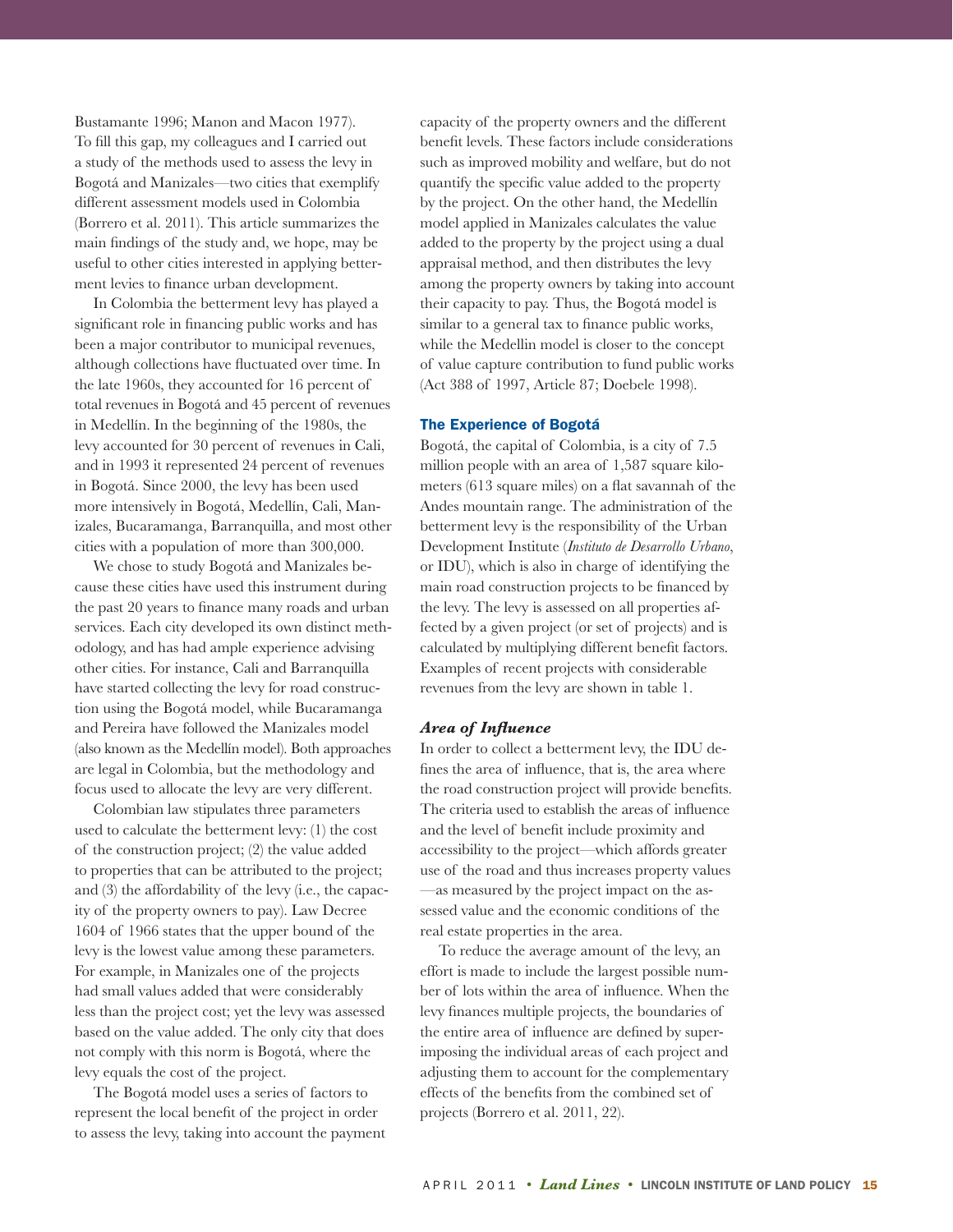| <b>TABLE 1</b><br><b>Betterment Levy Collections in Bogotá</b> |                                |                                  |                                                                  |  |  |  |  |  |
|----------------------------------------------------------------|--------------------------------|----------------------------------|------------------------------------------------------------------|--|--|--|--|--|
| <b>Projects</b>                                                | <b>Approval</b><br><b>Date</b> | <b>Collection</b><br><b>Date</b> | <b>Amount</b><br><b>Collected</b><br>(US\$ million) <sup>1</sup> |  |  |  |  |  |
| <b>General Betterment</b>                                      | 1993                           | 1993                             | 106.2                                                            |  |  |  |  |  |
| <b>Build the City (Formar Ciudad) Phase 1</b>                  | 1995                           | 1996-1998                        | 351.9                                                            |  |  |  |  |  |
| <b>Build the City (Formar Ciudad) Phase 2</b>                  | 2001                           | 2002                             | 55.9                                                             |  |  |  |  |  |
| <b>Agreement 180 Local Betterment</b><br>Phase 1               | 2005                           | 2007-2010                        | 260.2                                                            |  |  |  |  |  |
| <b>Local Betterment Phase 2</b>                                | 2005                           | 2009                             | 265.7                                                            |  |  |  |  |  |
| <b>Local Betterment Phase 3</b>                                | 2005                           | 2012                             | 262.12                                                           |  |  |  |  |  |
| <b>Local Betterment Phase 4</b>                                | 2005                           | 2015                             | $85.5^2$                                                         |  |  |  |  |  |

1 Colombian pesos converted at the 2009 average exchange rate US\$1 = 2,000 pesos.

2 Expected amount to be collected.

Source: Urban Development Institute (http://www.idu.gov.co/web/guest/valorizacion\_ac\_recaudo).

| TABLE 2<br><b>Recent Projects in Manizales Financed with Betterment Levies</b> |                                                         |  |  |  |  |
|--------------------------------------------------------------------------------|---------------------------------------------------------|--|--|--|--|
| <b>Total amount assessed</b>                                                   | $US$24.6$ million <sup>1</sup>                          |  |  |  |  |
| <b>Number of lots</b>                                                          | 69.466                                                  |  |  |  |  |
| <b>Number of payments in advance</b>                                           | 52,089 (75 percent of the total)                        |  |  |  |  |
| <b>Total expected revenue</b>                                                  | US\$21.9 million                                        |  |  |  |  |
| <b>Actual amount collected</b>                                                 | US\$17.2 million<br>(79 percent of the amount expected) |  |  |  |  |

1 Colombian pesos converted at the 2011 average exchange rate US\$1 = 1,900 pesos. Source: Instituto de Valorización de Manizales (INVAMA, www.invama.gov.co).

## *Measuring Project Benefits*

The benefits resulting from the project or set of projects are calculated by city zone, taking into account benefit factors defined for each project. Using the example of a recent road project, the benefit factors are: (1) greater mobility, which translates into greater transit speeds, lower transit time, lower operating costs, and higher quality of life; (2) general urban planning benefits as the project normalizes the road network and rationalizes the use of public space; (3) changes generated in land use and stimulation of productive and commercial activities; (4) greater market value of nearby real estate properties; (5) integration of the project into the urban structure of the city; (6) optimization of circulation and mobility; and (7) recovery of deteriorated or depressed areas (Borrero et al. 2011, 84).

 Once the benefits of the project are defined and its cost estimated, the distribution of the levy takes into account additional factors: the type of land use, density, degree of benefit allocated to each lot, and the payment capacity of the property owners as measured by household quality of life surveys. The Bogotá model is criticized primarily because the calculation of the project benefit does not measure the value added to the properties directly, but instead relies mostly on these indirect indicators.

### **The Experience of Manizales**

Manizales is a city of 400,000 people located west of Bogotá, at the center of the coffee producing region. Its topography is mountainous, which implies high engineering costs. The city has extensive experience with road development and urban renewal financed with betterment levies, but it uses a different methodology from that in Bogotá and it requires a more detailed description. The institution that administers the levy with full authority delegated by the city legislature is the *Instituto de Valorización de Manizales* (INVAMA).

 Over the past three years, Manizales has financed four major road and urban development projects with the levy: renewal of the Alfonso López Plaza; paving of Alférez Real road; renovation of Paseo de los Estudiantes; and development of the Eastern Area road network. All of these projects were funded by a single levy assessed on 80 percent of the city's properties, and collections amounted to US\$24.6 million (table 2).

## *Measuring Project Benefits*

Manizales applies the dual appraisal method to measure benefits—a methodology used for many years in Medellín, Bucaramanga, and other cities. This method identifies cadastre valuations for real estate properties in a second area comparable in its characteristics to the area affected by the designated projects. The assumption is that land values will behave similarly in both areas. Experts make an initial appraisal of a sample of properties in the area of influence of the proposed project to determine the present market values. To estimate the land values after the project is finished, they appraise the market values in the comparison area.

 This method is based on information about the increase in value or benefit generated by previous infrastructure projects, referred to as ex-post evaluation. The City of Manizales initiated an ex-post analysis of the projects executed in past years to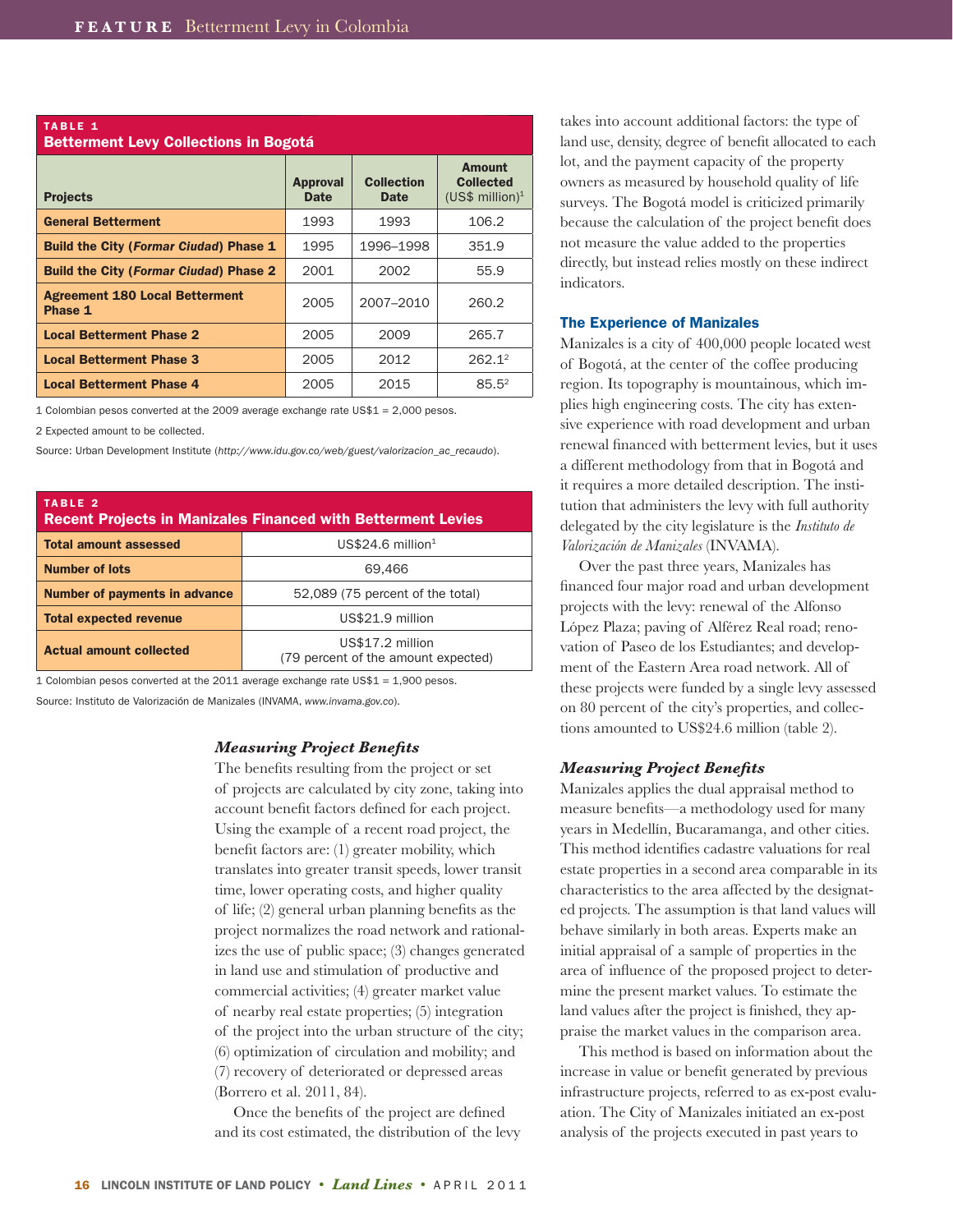

**Public works improvements and road construction near Palogrande Stadium in Manizales.**

Courtesy of Oscar Borrero OchoaCourtesy of Oscar Borrero Ochoa

examine the value added to the land, but few other cities that collect betterment levies have done so.

 The initial appraisal is intended to create a map of land prices (isoprices map) before construction, and the second appraisal determines the added value hypothetically generated by the new infrastructure project in the area. The lot or area where the "maximum added value" occurs (known as the "focal point") is analyzed in detail to calculate the maximum percentage increase in value.

## *Critical Steps in the Dual Appraisal Method*

*1. Define the area of influence.* This area is based on the improved mobility enabled by the road or infrastructure project, and its definition is similar to that used in Bogotá.

*2. Calculate the benefit and generate an isoprices map based on a sample of properties.* The criteria to measure distances and road networks are established within an initial zone defined as broadly as possible. A sample of lots is taken, representing the predominant, nonspecific features of the properties in the zone. Information collected on this sample is

used to generate a map of land values before the project is constructed. The sample size is calculated statistically. For medium-size cities experts appraise between 100 and 200 properties, depending on the size of the area of influence and its heterogeneity. A second map of isoprices is then developed with the new expected property values, and a third map plots the differences in isoprices between the first and second map. This third map is used to distribute the betterment levy.

*3. Estimate the benefit.* To determine the added value or benefit accruing to a lot, an interdisciplinary team of experienced professionals carries out several studies: an economic study to define the mathematical formulas that qualify the parameters for the value-added criteria; a road network study to qualify and quantify the benefit, measured as a reduction in travel distance for the population in the affected neighborhoods; an urban study to measure the potential for different land uses in the area; and a real estate study to compare and quantify the level of benefit in specific areas.

*4. Allocate the benefit.* Each of the following factors is given a weight (shown in parenthesis):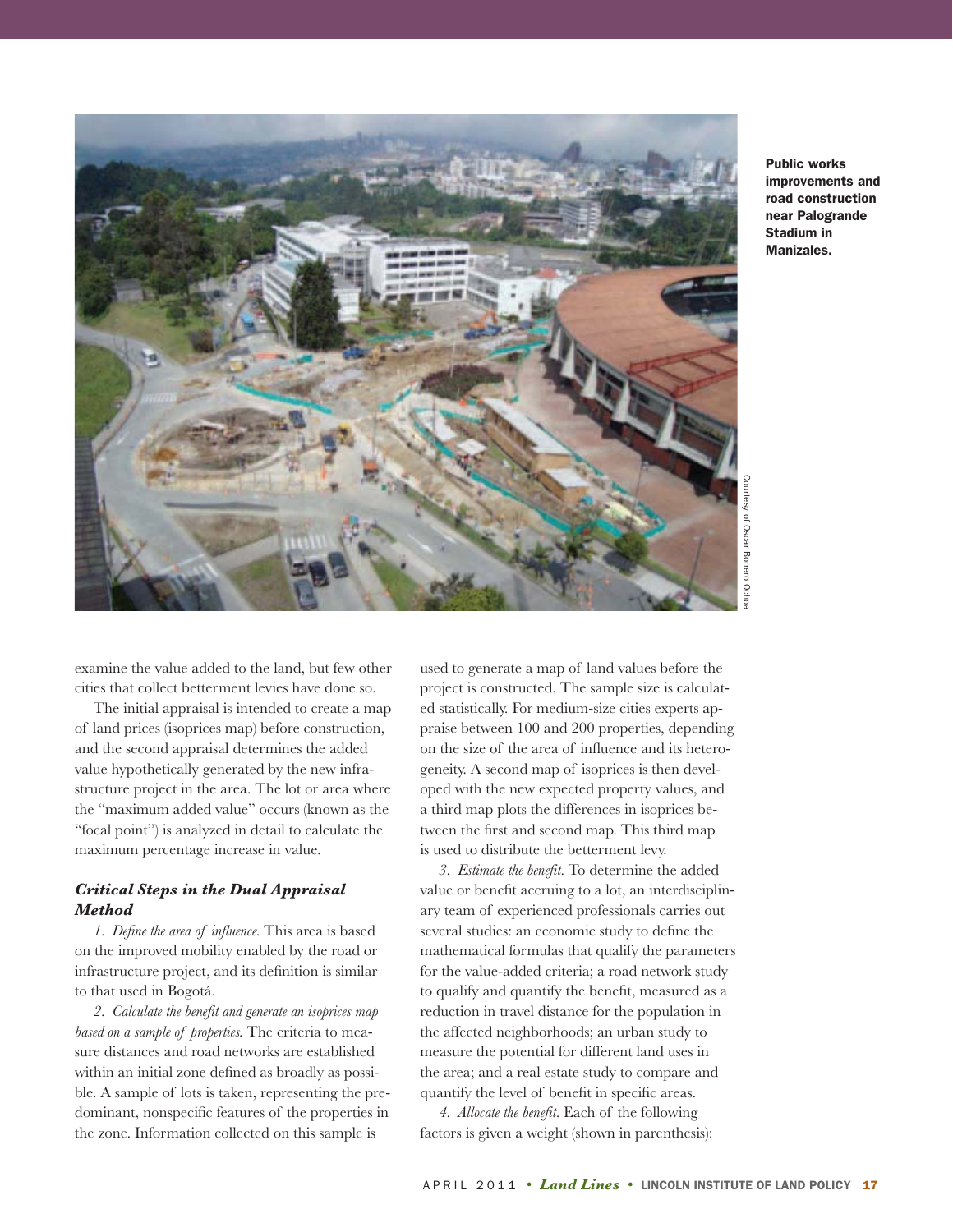| <b>TABLE 3</b><br>Perceptions of INVAMA's Role in Managing Public Works Projects Financed by Betterment Levies in Manizales        |                     |       |                            |           |  |  |  |  |
|------------------------------------------------------------------------------------------------------------------------------------|---------------------|-------|----------------------------|-----------|--|--|--|--|
|                                                                                                                                    | <b>Eastern Area</b> |       | <b>Alfonso López Plaza</b> |           |  |  |  |  |
|                                                                                                                                    | Yes $(\%)$          | No(%) | Yes $(\%)$                 | No $(\%)$ |  |  |  |  |
| Do you think that the project for which you paid, or are paying,<br>a betterment levy, has given you, or will give you, a benefit? | 94.7                | 5.3   | 94.3                       | 5.7       |  |  |  |  |
| Do you think that the value you paid or are paying for the levy<br>was, or is, adequate?                                           | 83.0                | 17.0  | 83.7                       | 16.4      |  |  |  |  |
| Do you think that the projects executed by INVAMA have<br>contributed to the city's development?                                   | 98.9                | 1.1   | 99.2                       | 0.8       |  |  |  |  |
| Do you think that the betterment levy system is a valid tool to<br>implement public works?                                         | 95.0                | 5.0   | 95.1                       | 4.9       |  |  |  |  |
| Are you completely satisfied with the projects being built, and<br>those already executed by INVAMA?                               | 97.8                | 2.2   | 97.8                       | 2.2       |  |  |  |  |
| How would you qualify the job of INVAMA as a manager                                                                               |                     |       |                            |           |  |  |  |  |
| of public works projects using the betterment levy system?                                                                         | <b>Eastern Area</b> |       | <b>Alfonso López Plaza</b> |           |  |  |  |  |
| <b>Excellent (%)</b>                                                                                                               | 42.1                |       | 28.9                       |           |  |  |  |  |
| Good (%)                                                                                                                           | 49.4                |       | 64.3                       |           |  |  |  |  |
| Fair $(\%)$                                                                                                                        | 5.3                 |       | 4.1                        |           |  |  |  |  |
| <b>Bad (%)</b>                                                                                                                     | 0.8                 |       | 0.3                        |           |  |  |  |  |
| Don't know/Don't answer (%)                                                                                                        | 2.0                 |       | 2.5                        |           |  |  |  |  |
| <b>Sample Size</b>                                                                                                                 | 359 people          |       | 367 people                 |           |  |  |  |  |

Source: Borrero et al. (2010, chapter 4).

potential change of use, which generates the most added value even though it affects a small number of lots (40 percent); improved access to higher value areas or commercial areas (20 percent); savings in commuting time is measured by reduction of travel time in the city, clearly determining times and distances (20 percent); and reduction in pollution or traffic congestion at specific areas where these problems occur (20 percent).

*5. Establish the level of benefit (focal point).* As mentioned above, the area of highest betterment in the entire area of influence, known as the focal point, is the lot or area that benefits most from the project, because of the confluence of the most important value-added factors. The expected added value is then calculated for this lot and the corresponding percentage is multiplied by the initial market value of lot. With these values, one builds the added value or isopricing map for the entire area expected to benefit from the project once it is finished. Expost studies performed in several cities found that road projects generate on average an actual added land value of 10 to 15 percent within three years following project completion. Assuming 15 percent incremental value for the lot with the highest benefit, it follows that a lot with 70 percent benefit has an expected added value of 10.5 percent.

*6. Distribute the levy.* Once the cost of the project has been defined and its value-added impact has been calculated, INVAMA proceeds to distribute the levy within the area of influence using models appropriate to the project. Manizales uses benefit factors to distribute the levy, as do most cities in Colombia. The method is based on defining a "virtual area" obtained by multiplying weighted factors given to property characteristics by the level of benefit and the physical area of the lot. Criteria to define benefit factors for distribution purposes may vary, but the point of reference is the total value of the property based on area of the lot plus construction (Borrero et al. 2011, annex 2).

*7. Determine affordability.* The levy is assessed by taking into account the capacity to pay of the contributors, and therefore it may be allocated differently depending on their socioeconomic level. Affordability is based on data from household income and expenditure surveys. Sometimes a comparative analysis is made between the betterment